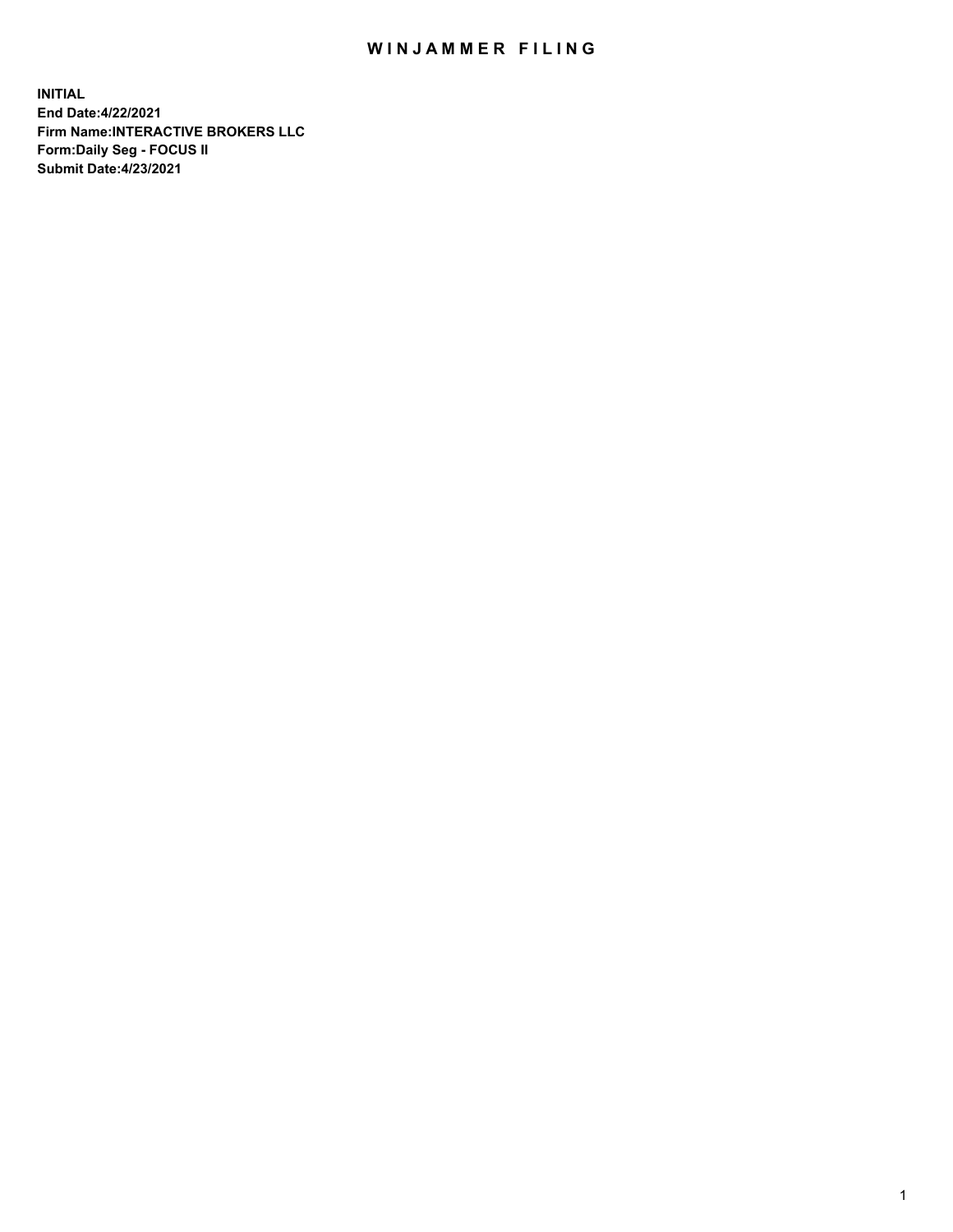**INITIAL End Date:4/22/2021 Firm Name:INTERACTIVE BROKERS LLC Form:Daily Seg - FOCUS II Submit Date:4/23/2021 Daily Segregation - Cover Page**

| Name of Company                                                                                                                                                                                                                                                                                                                | <b>INTERACTIVE BROKERS LLC</b>                                                     |
|--------------------------------------------------------------------------------------------------------------------------------------------------------------------------------------------------------------------------------------------------------------------------------------------------------------------------------|------------------------------------------------------------------------------------|
| <b>Contact Name</b>                                                                                                                                                                                                                                                                                                            | James Menicucci                                                                    |
| <b>Contact Phone Number</b>                                                                                                                                                                                                                                                                                                    | 203-618-8085                                                                       |
| <b>Contact Email Address</b>                                                                                                                                                                                                                                                                                                   | jmenicucci@interactivebrokers.c<br>om                                              |
| FCM's Customer Segregated Funds Residual Interest Target (choose one):<br>a. Minimum dollar amount: ; or<br>b. Minimum percentage of customer segregated funds required:% ; or<br>c. Dollar amount range between: and; or<br>d. Percentage range of customer segregated funds required between:% and%.                         | $\overline{\mathbf{0}}$<br>$\pmb{0}$<br>155,000,000 245,000,000<br>0 <sub>0</sub>  |
| FCM's Customer Secured Amount Funds Residual Interest Target (choose one):<br>a. Minimum dollar amount: ; or<br>b. Minimum percentage of customer secured funds required:% ; or<br>c. Dollar amount range between: and; or<br>d. Percentage range of customer secured funds required between:% and%.                           | $\overline{\mathbf{0}}$<br>$\overline{\mathbf{0}}$<br>80,000,000 120,000,000<br>00 |
| FCM's Cleared Swaps Customer Collateral Residual Interest Target (choose one):<br>a. Minimum dollar amount: ; or<br>b. Minimum percentage of cleared swaps customer collateral required:% ; or<br>c. Dollar amount range between: and; or<br>d. Percentage range of cleared swaps customer collateral required between:% and%. | $\frac{0}{0}$<br>0 <sub>0</sub><br>0 <sub>0</sub>                                  |

Attach supporting documents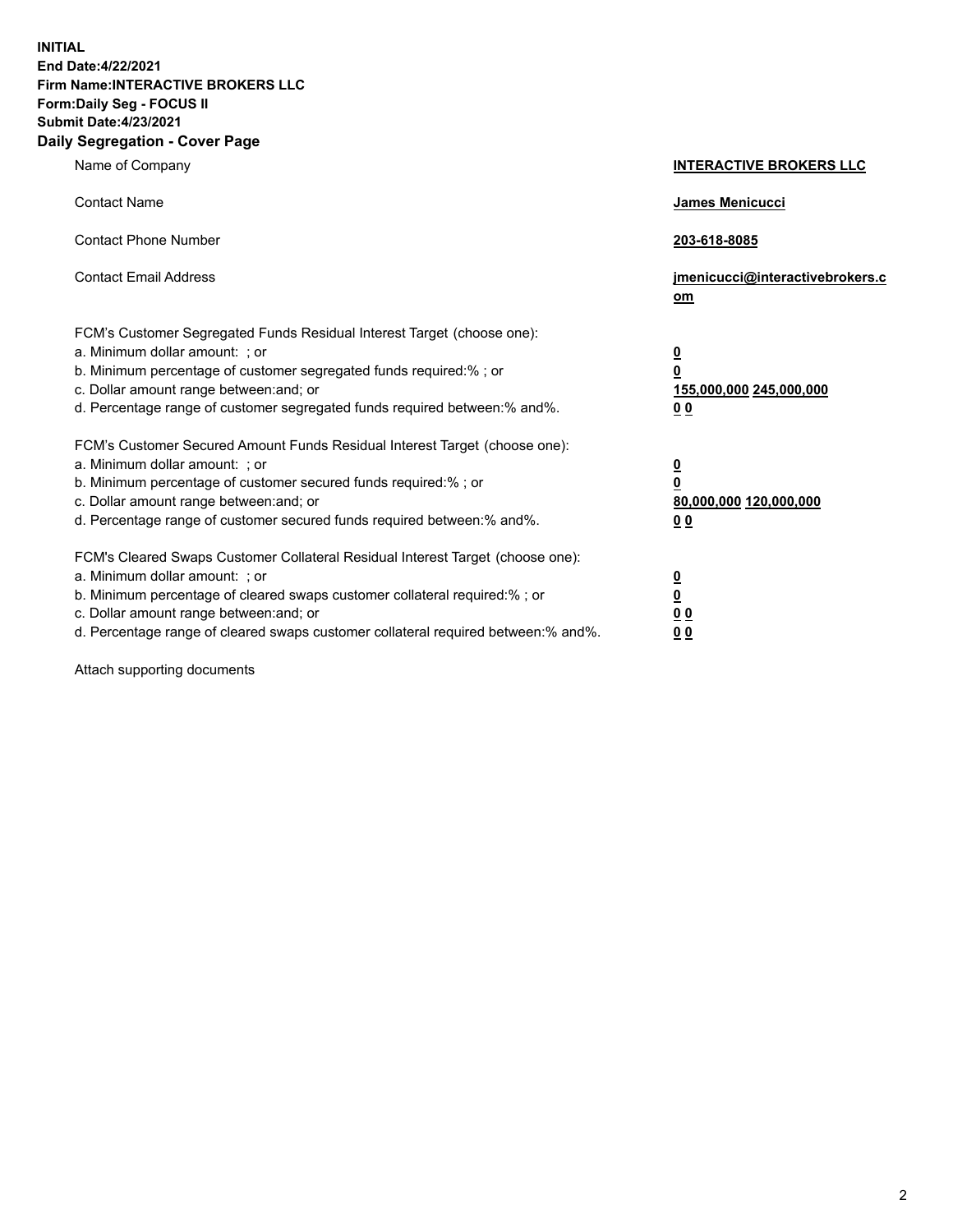**INITIAL End Date:4/22/2021 Firm Name:INTERACTIVE BROKERS LLC Form:Daily Seg - FOCUS II Submit Date:4/23/2021 Daily Segregation - Secured Amounts**

## Foreign Futures and Foreign Options Secured Amounts Amount required to be set aside pursuant to law, rule or regulation of a foreign government or a rule of a self-regulatory organization authorized thereunder **0** [7305] 1. Net ledger balance - Foreign Futures and Foreign Option Trading - All Customers A. Cash **472,606,811** [7315] B. Securities (at market) **0** [7317] 2. Net unrealized profit (loss) in open futures contracts traded on a foreign board of trade **18,824,099** [7325] 3. Exchange traded options a. Market value of open option contracts purchased on a foreign board of trade **93,149** [7335] b. Market value of open contracts granted (sold) on a foreign board of trade **-10,865** [7337] 4. Net equity (deficit) (add lines 1. 2. and 3.) **491,513,194** [7345] 5. Account liquidating to a deficit and account with a debit balances - gross amount **9,015** [7351] Less: amount offset by customer owned securities **0** [7352] **9,015** [7354] 6. Amount required to be set aside as the secured amount - Net Liquidating Equity Method (add lines 4 and 5) **491,522,209** [7355] 7. Greater of amount required to be set aside pursuant to foreign jurisdiction (above) or line 6. **491,522,209** [7360] FUNDS DEPOSITED IN SEPARATE REGULATION 30.7 ACCOUNTS 1. Cash in banks A. Banks located in the United States **57,423,460** [7500] B. Other banks qualified under Regulation 30.7 **0** [7520] **57,423,460** [7530] 2. Securities A. In safekeeping with banks located in the United States **299,997,000** [7540] B. In safekeeping with other banks qualified under Regulation 30.7 **0** [7560] **299,997,000** [7570] 3. Equities with registered futures commission merchants A. Cash **0** [7580] B. Securities **0** [7590] C. Unrealized gain (loss) on open futures contracts **0** [7600] D. Value of long option contracts **0** [7610] E. Value of short option contracts **0** [7615] **0** [7620] 4. Amounts held by clearing organizations of foreign boards of trade A. Cash **0** [7640] B. Securities **0** [7650] C. Amount due to (from) clearing organization - daily variation **0** [7660] D. Value of long option contracts **0** [7670] E. Value of short option contracts **0** [7675] **0** [7680] 5. Amounts held by members of foreign boards of trade A. Cash **247,253,937** [7700] B. Securities **0** [7710] C. Unrealized gain (loss) on open futures contracts **10,323,903** [7720] D. Value of long option contracts **93,149** [7730] E. Value of short option contracts **-10,865** [7735] **257,660,124** [7740] 6. Amounts with other depositories designated by a foreign board of trade **0** [7760] 7. Segregated funds on hand **0** [7765] 8. Total funds in separate section 30.7 accounts **615,080,584** [7770] 9. Excess (deficiency) Set Aside for Secured Amount (subtract line 7 Secured Statement Page 1 from Line 8) **123,558,375** [7380] 10. Management Target Amount for Excess funds in separate section 30.7 accounts **80,000,000** [7780] 11. Excess (deficiency) funds in separate 30.7 accounts over (under) Management Target **43,558,375** [7785]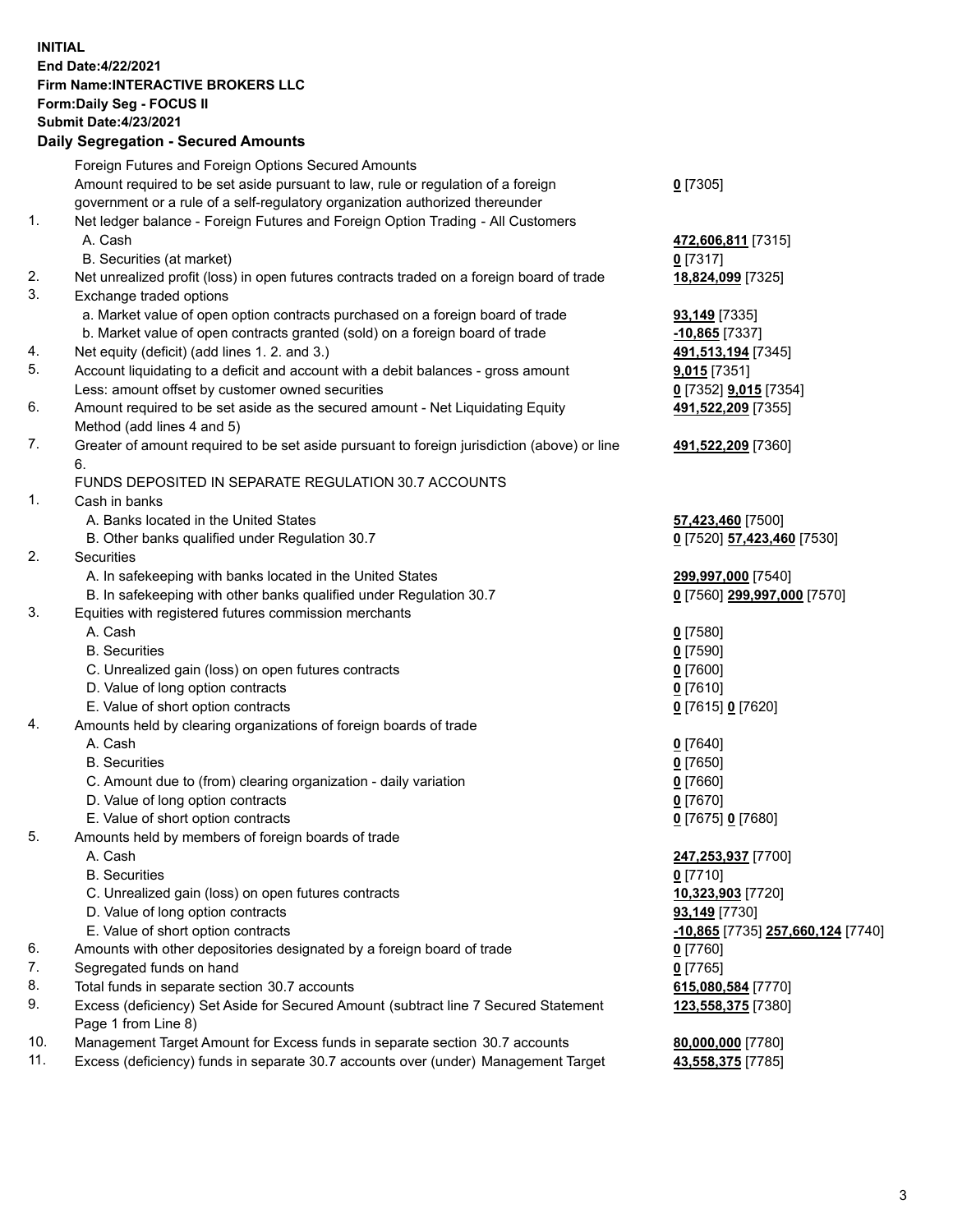**INITIAL End Date:4/22/2021 Firm Name:INTERACTIVE BROKERS LLC Form:Daily Seg - FOCUS II Submit Date:4/23/2021 Daily Segregation - Segregation Statement** SEGREGATION REQUIREMENTS(Section 4d(2) of the CEAct) 1. Net ledger balance A. Cash **6,523,814,737** [7010] B. Securities (at market) **0** [7020] 2. Net unrealized profit (loss) in open futures contracts traded on a contract market **159,983,442** [7030] 3. Exchange traded options A. Add market value of open option contracts purchased on a contract market **328,701,518** [7032] B. Deduct market value of open option contracts granted (sold) on a contract market **-257,720,146** [7033] 4. Net equity (deficit) (add lines 1, 2 and 3) **6,754,779,551** [7040] 5. Accounts liquidating to a deficit and accounts with debit balances - gross amount **1,309,029** [7045] Less: amount offset by customer securities **0** [7047] **1,309,029** [7050] 6. Amount required to be segregated (add lines 4 and 5) **6,756,088,580** [7060] FUNDS IN SEGREGATED ACCOUNTS 7. Deposited in segregated funds bank accounts A. Cash **1,286,619,192** [7070] B. Securities representing investments of customers' funds (at market) **3,204,970,000** [7080] C. Securities held for particular customers or option customers in lieu of cash (at market) **0** [7090] 8. Margins on deposit with derivatives clearing organizations of contract markets A. Cash **1,986,356,459** [7100] B. Securities representing investments of customers' funds (at market) **417,053,145** [7110] C. Securities held for particular customers or option customers in lieu of cash (at market) **0** [7120] 9. Net settlement from (to) derivatives clearing organizations of contract markets **-6,511,706** [7130] 10. Exchange traded options A. Value of open long option contracts **329,720,649** [7132] B. Value of open short option contracts **-258,835,277** [7133] 11. Net equities with other FCMs A. Net liquidating equity **0** [7140] B. Securities representing investments of customers' funds (at market) **0** [7160] C. Securities held for particular customers or option customers in lieu of cash (at market) **0** [7170] 12. Segregated funds on hand **0** [7150] 13. Total amount in segregation (add lines 7 through 12) **6,959,372,462** [7180] 14. Excess (deficiency) funds in segregation (subtract line 6 from line 13) **203,283,882** [7190] 15. Management Target Amount for Excess funds in segregation **155,000,000** [7194] **48,283,882** [7198]

16. Excess (deficiency) funds in segregation over (under) Management Target Amount Excess